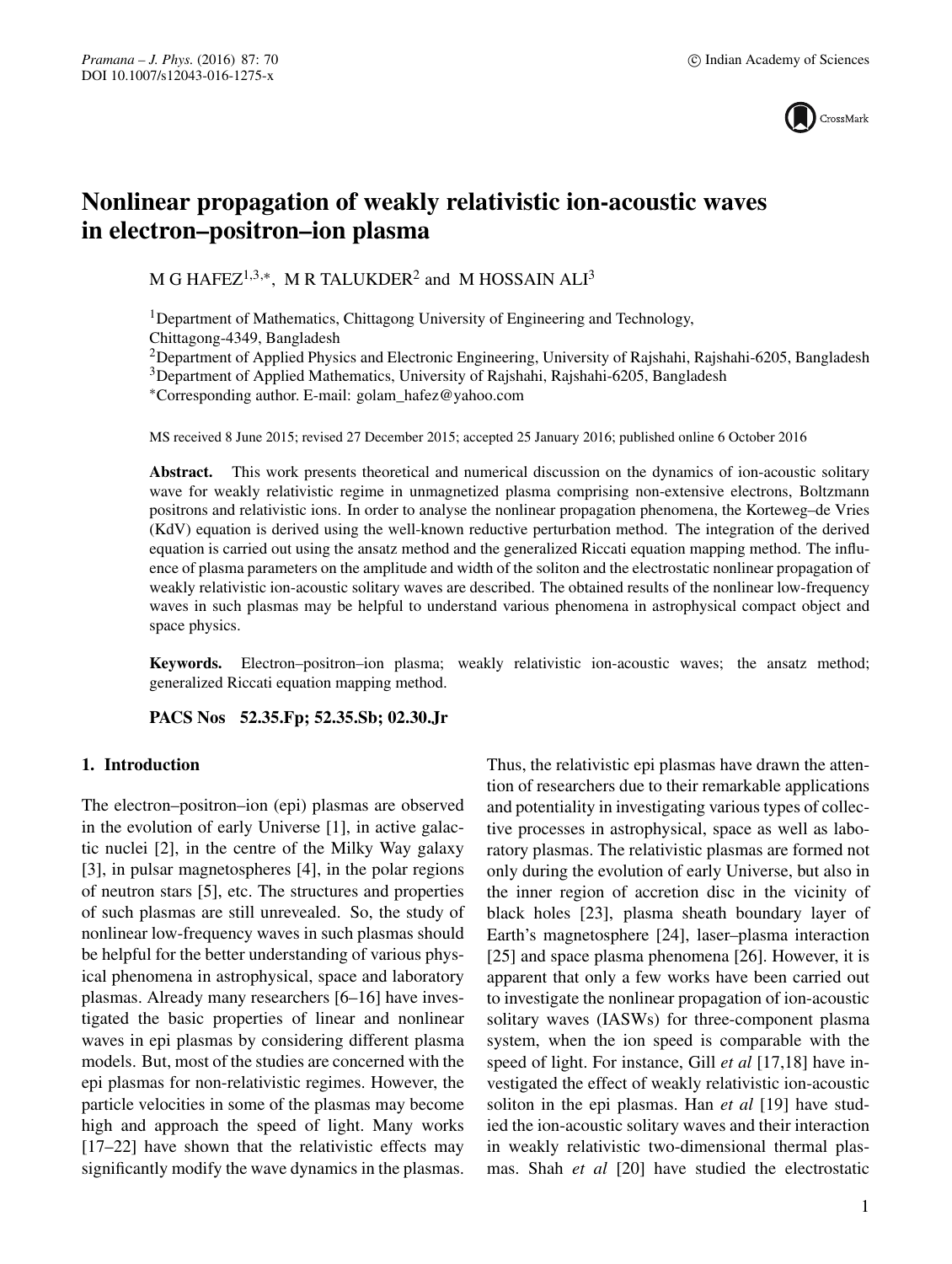compressive and rarefactive shocks and soliton relativistic plasmas occurring in polar regions of the pulsar. Therefore, the researchers are being motivated to study the basic properties of relativistic ion-acoustic waves recently.

Different types of ion-acoustic, dust-acoustic or electron-acoustic waves have been studied [27–31] by considering one or two components to be non-extensive [32] by ignoring relativistic effect. Very recently, Hafez *et al* [21] have studied the nonlinear propagation of ion-acoustic solitons (IAS) consisting of relativistic thermal hot ions and non-extensive distributed electrons and positrons. Thus, the study of linear and nonlinear properties in magnetized or unmagnetized non-extensive plasmas is one of the most important topic for understanding dynamic behaviour of astrophysical and space plasmas, where the ion speed is comparable to the speed of light. It is motivated to analyze the properties of small but finite amplitude weakly relativistic IASWs in unmagnetized plasma system consisting of relativistic ions, non-extensive electrons and Boltzmann-distributed positrons. The ion continuity and momentum equation in the plasmas are obtained from the conservation law. The relativistic Lorentz factor is included in the equation of motion only. The inclusion of relativistic effect in the equation of motion is already justified by many researchers [17,33,34]. The plasma model may be viewed as an effect of the interactions of relativistic ions coming from the relativistic outflows or extragalactic jets with interstellar clouds having superthermal or subthermal



**Figure 1.** Effects of phase velocity  $(v_0 - u_{i0})$  corresponding to the relativistic factor  $\beta$  (a) for different values of p when  $\sigma = 0.01$  and  $q = 0.6$ , (**b**) for different values of q when  $\sigma = 0.01$  and  $p = 0.4$  and (**c**) for different values of  $\sigma$  when  $p = 0.5$  and  $q = 0.6$ .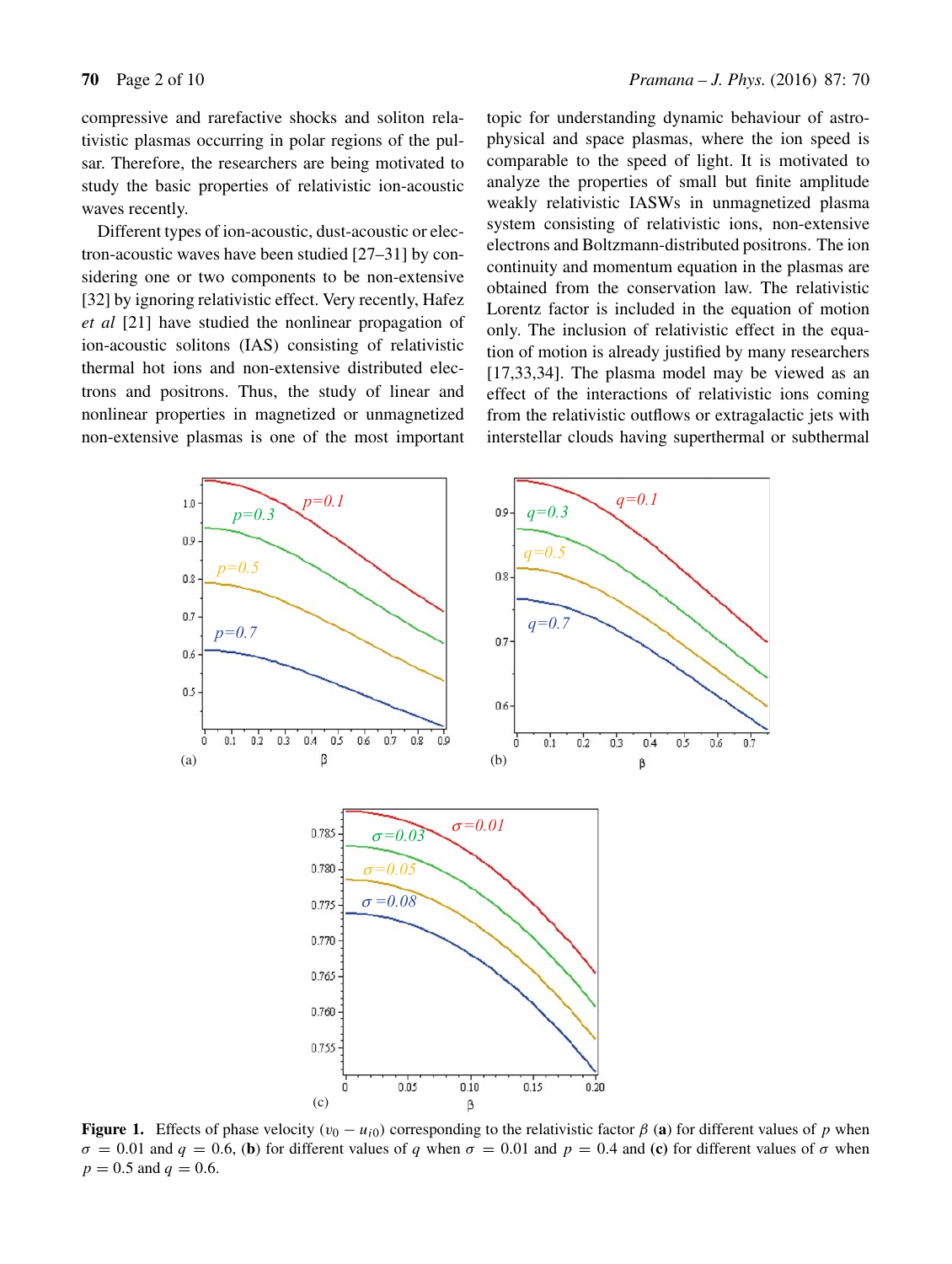electrons and isothermal positrons. Therefore, the aim of this work is to investigate the influence of plasma parameters, especially electrons non-extensivity parameter, unperturbed positron-to-electron number density ratio, electron-to-positron temperature ratio and the relativistic streaming factor on the nonlinear propagation of IASWs in plasmas through the two mathematical techniques [35–37].



**Figure 2.** Variation of amplitude and width of the soliton with  $\beta$  (a) for different values of p when  $\sigma = 0.01$ ,  $V = 0.0075$ and  $q = 0.6$ , (**b**) for different values of q when  $\sigma = 0.01$ ,  $V = 0.0075$  and  $p = 0.3$  and (**c**) for different values of  $\sigma$  when  $p = 0.5$ ,  $V = 0.0075$  and  $q = 0.4$ .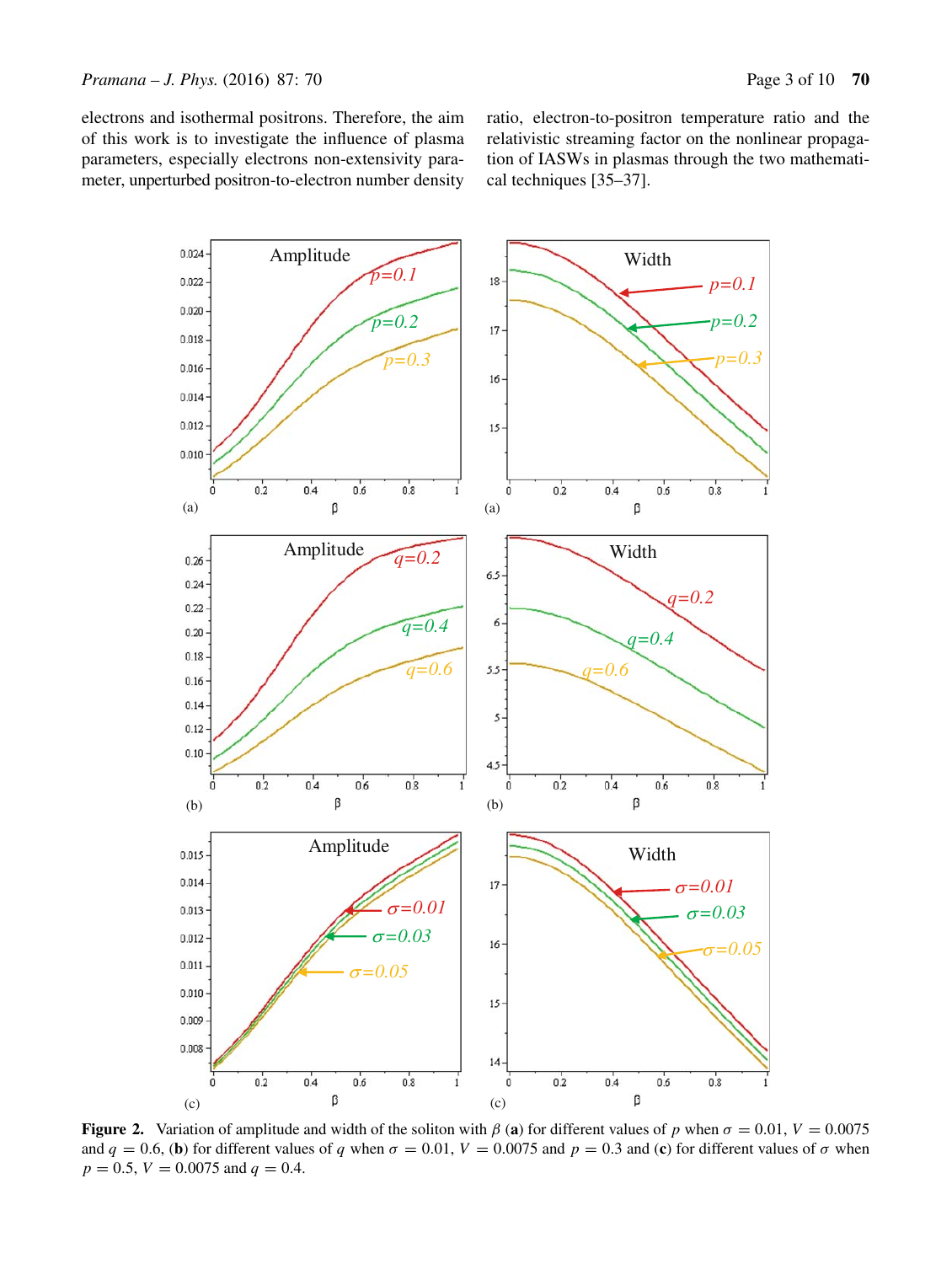#### **2. Mathematical model equations**

Let us consider a fully ionized unmagnetized epi plasma system consisting of relativistic ions, Boltzmanndistributed positrons and hot non-extensive electrons. The charge neutrality equilibrium condition is  $n_{e0}$  =  $n_{p0} + n_{i0}$ , where  $n_{e0}$ ,  $n_{p0}$  and  $n_{i0}$  are the unperturbed electron, positron and ion densities respectively. The positron number density in the electrostatic potential perturbation was obtained from the Boltzmann distribution as  $n_p = pe^{-\sigma \Phi}$ , where  $\sigma = T_e/T_p$  is the ratio between the electron and positron temperatures and  $p = n_{p0}/n_{e0}$  is the fractional concentration of positrons with regards to electron at equilibrium state for the case of slow ion time-scale in which positrons are in local thermodynamic equilibrium. The electron number density is assumed to obey non-extensive electron distribution function and it can be defined as [38]

$$
n_e = [1 + (q-1)\Phi]^{(q+1)/2(q-1)}, \quad q > -1,
$$

where  $q$  stands for the strength of non-extensivity. It is notable that  $q < 1$  indicates the case of superthermality,  $q > 1$  indicates the subthermal case, whereas  $q \rightarrow 1$ reduces to its Maxwell–Boltzmann counterpart. Therefore, the basic normalized equations can be written for the dynamics of electrostatic excitations, where the phase velocity is much higher than the relativistic ion thermal velocity but much smaller than the positron and electron thermal velocities, as follows:

$$
\frac{\partial n_i}{\partial t} + \frac{\partial (n_i u_i)}{\partial x} = 0, \tag{1}
$$

$$
\frac{\partial(\gamma u_i)}{\partial t} + u_i \frac{\partial(\gamma u_i)}{\partial x} = -\frac{\partial \Phi}{\partial x},\tag{2}
$$



**Figure 3.** Effects of electrostatic IASWs (**a**) for different values of p when  $\sigma = 0.01$ ,  $V = 0.0075$ ,  $\beta = 0.1$ ,  $u_{i0} = 0.9$ and  $q = 0.6$ , (**b**) for different values of  $\sigma$  when  $p = 0.4$ ,  $V = 0.0075$ ,  $\beta = 0.1$ ,  $u_{i0} = 0.9$  and  $q = 0.6$  and (**c**) for different values of increasing stream velocity, that is,  $\beta$  when  $p = 0.4$ ,  $V = 0.0075$ ,  $\sigma = 0.03$  and  $q = 0.6$ .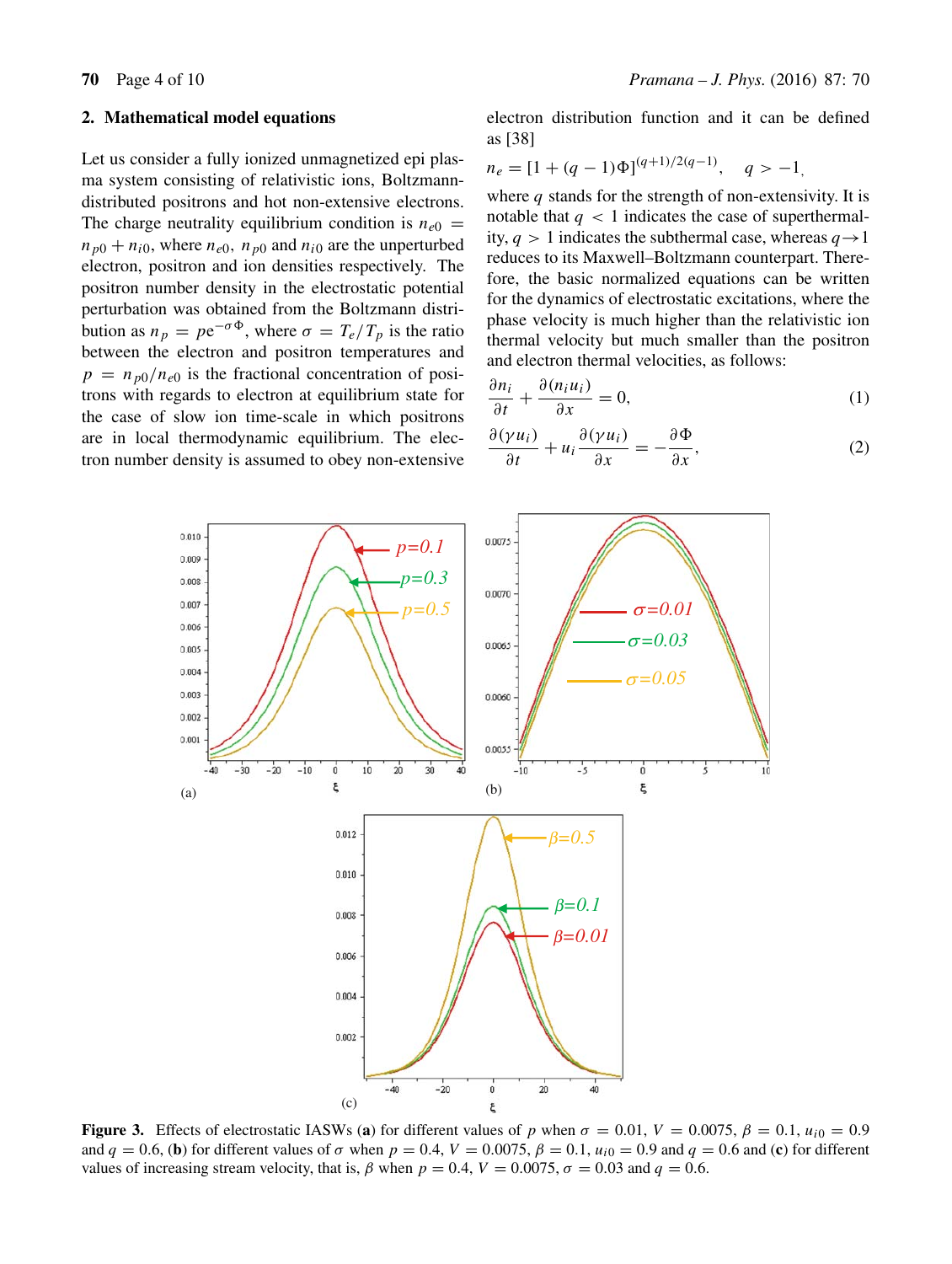$$
\frac{\partial^2 \Phi}{\partial x^2} = [1 + (q - 1)\Phi]^{(q+1)/2(q-1)} - p e^{-\sigma \Phi} - (1 - p)n_i,
$$
\n(3)

where  $n_i$  denotes the ion number density normalized by the unperturbed ion density,  $u_i$  denotes the ion fluid velocity normalized by ion-acoustic speed  $C_s$  =  $(T_e/m_i)^{1/2}$ ,  $m_i$  is the mass of the positive ions and  $\Phi$  denotes the electrostatic potential normalized by  $(T_e/e)$ , where *e* is the electron charge. The space and time variables are normalized by

$$
\lambda_{De} = (T_e/4\pi n_{eo}e^2)^{1/2}
$$

and

$$
\omega_{pi}^{-1} = (m_i/4\pi n_{eo}e^2)^{1/2}
$$

respectively and

$$
\gamma = (1 - u_i^2/c^2)^{-1/2} \approx 1 + \frac{u_i^2}{2c^2}
$$

for weakly relativistic effect. In the non-relativistic limit  $\gamma = 1$ , we obtain the system of equations in analysing non-relativistic (epi) unmagnetized plasma.

## **3. Formation of the KdV equation**

This section presents the formation of the KdV equation using the well-known reductive perturbation technique [39].

To examine the small but finite-amplitude weakly relativistic IAWs in epi plasmas, the starched variables can be written as

$$
\eta = \varepsilon^{1/2} (x - v_0 t), \ \tau = \varepsilon^{3/2} t, \ 0 < \varepsilon < 1,\tag{4}
$$



**Figure 4.** Effect of electrostatic IASWs for different values of q, that is (a)  $q < 0$  (superthermal case), (b)  $0 < q < 1$ (superthermal case) and (**c**) for  $q > 1$  (subthermal case) when  $\sigma = 0.05$ ,  $V = 0.0075$ ,  $\beta = 0.1$ ,  $u_{i0} = 0.9$  and  $p = 0.1$ .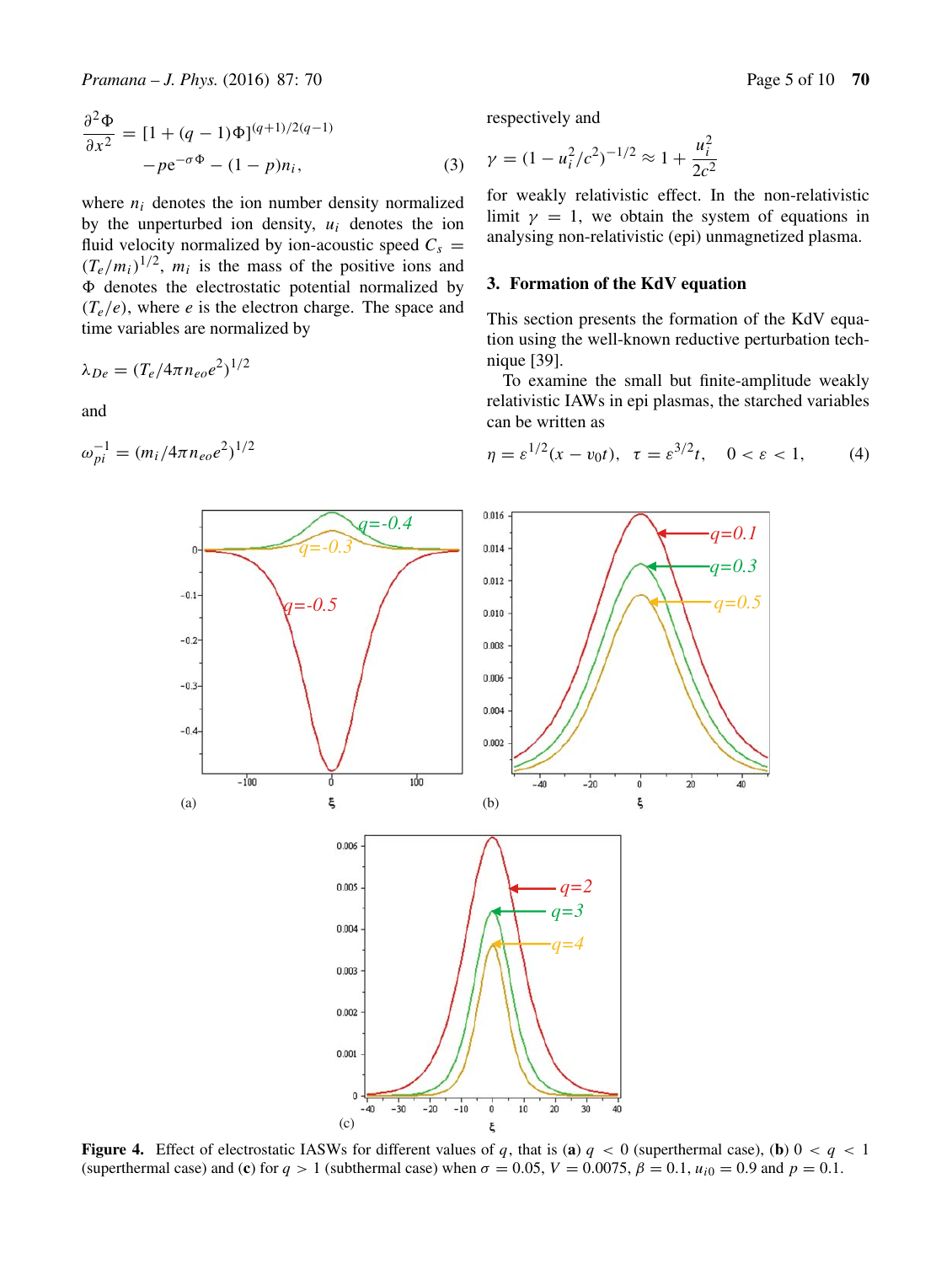where  $v_0$  is the unknown linear phase velocity to be determined later.

Using the starched coordinates, eqs  $(1)$ – $(3)$  can be reduced as

$$
\varepsilon \frac{\partial n_i}{\partial \tau} - v_0 \frac{\partial n_i}{\partial \eta} + \frac{\partial}{\partial \eta} [n_i u_i] = 0, \tag{5}
$$

$$
\varepsilon \frac{\partial (\gamma u_i)}{\partial \tau} - v_0 \frac{\partial (\gamma u_i)}{\partial \eta} + u_i \frac{\partial (\gamma u_i)}{\partial \eta} = -\frac{\partial \Phi}{\partial \eta}, \tag{6}
$$

$$
\varepsilon \frac{\partial^2 \Phi}{\partial \eta^2} = [1 + (q-1)\Phi]^{(q+1)/2(q-1)}
$$

$$
-pe^{-\sigma\Phi} - (1-p)n_i.
$$
 (7)

We now expand the quantities  $n_i$ ,  $u_i$  and  $\Phi$  at the equilibrium state by balancing the nonlinear and the dispersive terms as follows:

$$
n_{i} = 1 + \varepsilon n_{i}^{(1)} + \varepsilon^{2} n_{i}^{(2)} + \cdots
$$
  
\n
$$
u_{i} = u_{i0} + \varepsilon u_{i}^{(1)} + \varepsilon^{2} u_{i}^{(2)} + \cdots
$$
  
\n
$$
\Phi = \varepsilon \Phi^{(1)} + \varepsilon^{2} \Phi^{(2)} + \cdots
$$
\n(8)

By substituting  $(8)$  into eqs  $(5)$ – $(7)$ , and developing equations in different orders of  $\varepsilon$ , the lowest order in  $\varepsilon$  gives

$$
n_i^{(1)} = \frac{1}{v_0 - u_{i0}} u_i^{(1)},\tag{9}
$$



**Figure 5.** Weakly relativistic effect of electrostatic IASWs with respect to (**a**) q and reference frame  $\xi = \eta - V\tau$  when  $\sigma = 1, \beta = 0.1, u_{i0} = 0.9, V = 0.3$  and  $q = 0.6$ , (**b**) p and  $\xi$  when  $\sigma = 1, \beta = 0.1, u_{i0} = 0.9, V = 0.3$  and  $p = 0.5$  and (**c**)  $\sigma$  and  $\xi$  when  $p = 0.5$ ,  $\beta = 0.1$ ,  $u_{i0} = 0.9$ ,  $V = 0.3$  and  $q = 0.6$ .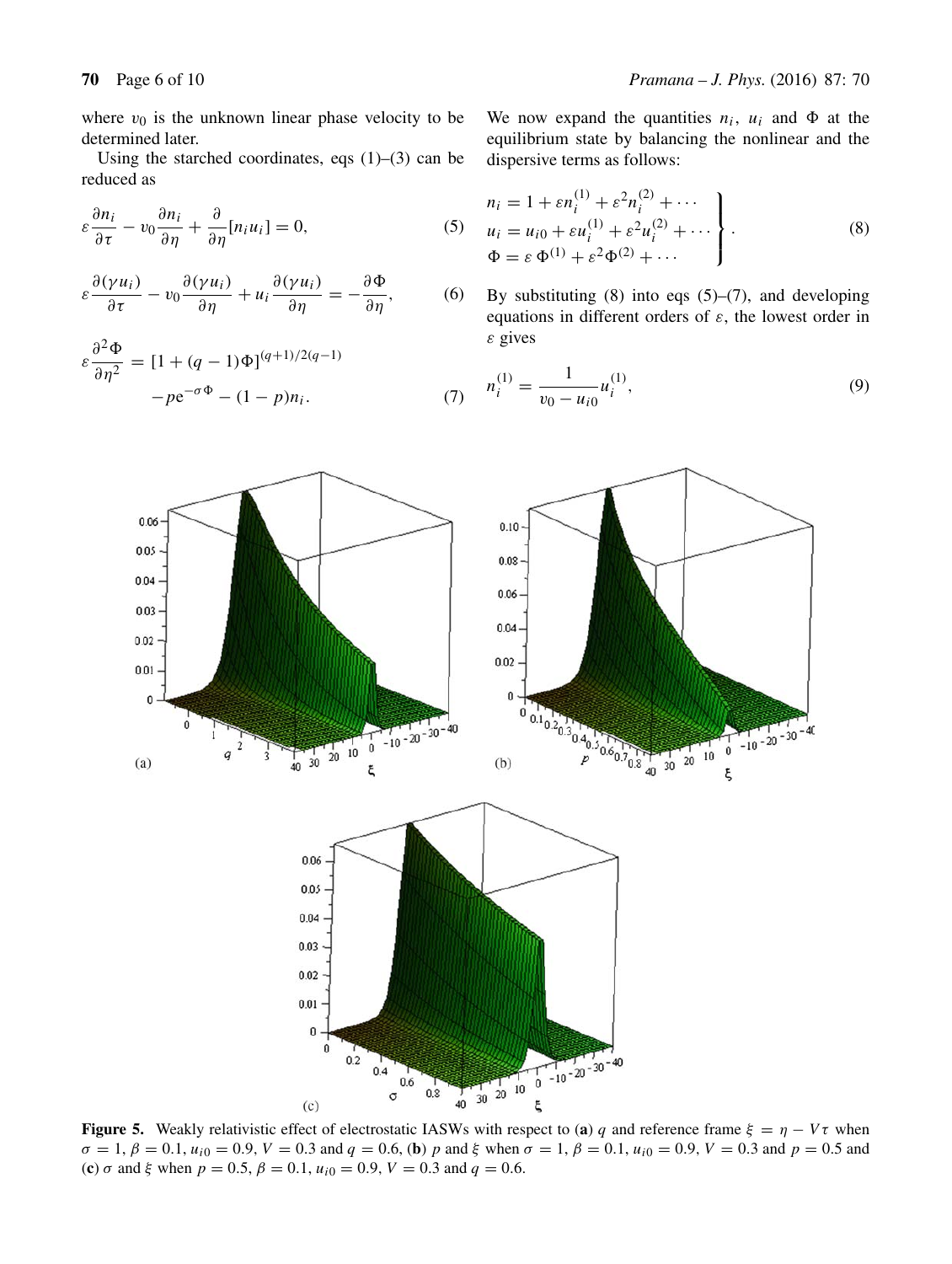$$
u_i^{(1)} = \frac{1}{(v_0 - u_{i0})\gamma_{1i}} \Phi^{(1)},
$$
\n(10)

$$
n_i^{(1)} = \left[\frac{q+1+2\sigma p}{2(1-p)}\right] \Phi^{(1)},\tag{11}
$$

where  $\gamma_{1i} = 1+1.5\beta^2$  and  $\beta = u_{i0}/c$ . Solving eqs (9)– (11), the phase velocity can be written in the following form:

$$
v_0 = u_{i0} + \left\{ \frac{2(1-p)}{\gamma_{1i}(q+1+2p\sigma)} \right\}^{1/2}.
$$
 (12)

The next order of  $\varepsilon$  gives the following equations:

$$
\frac{\partial n_i^{(1)}}{\partial \tau} - (v_0 - u_{i0}) \frac{\partial n_i^{(2)}}{\partial \eta} + \frac{\partial u_i^{(2)}}{\partial \eta} + \frac{\partial}{\partial \eta} [n_i^{(1)} u_i^{(1)}] = 0,
$$
  

$$
\gamma_{1i} \frac{\partial u_i^{(1)}}{\partial \tau} - \gamma_{1i} (v_0 - u_{i0}) \frac{\partial u_i^{(2)}}{\partial \eta}
$$
 (13)

$$
+\left(\gamma_{1i}-2\gamma_{2i}\frac{v_0-u_{i0}}{u_{i0}}\right)u_i^{(1)}\frac{\partial u_i^{(1)}}{\partial \eta}=-\frac{\partial \Phi^{(2)}}{\partial \eta},\quad(14)
$$

$$
\frac{1}{(1-p)}\frac{\partial^2 \Phi^{(1)}}{\partial \eta^2} = \frac{(q+1+2p\sigma)}{2(1-p)}\Phi^{(2)} + \frac{(q+1)(3-q)-4p\sigma^2}{8(1-p)}(\Phi^{(1)})^2 - n_i^{(2)},
$$
\n(15)

where  $\gamma_{2i} = 1.5\beta^2$ . If we eliminate  $n_i^{(2)}$ ,  $u_i^{(2)}$  and  $\Phi^{(2)}$  from (13)–(15), we obtain the following nonlinear evolution equation:

$$
\frac{\partial \Phi^{(1)}}{\partial \tau} + L \Phi^{(1)} \frac{\partial \Phi^{(1)}}{\partial \eta} + M \frac{\partial^3 \Phi^{(1)}}{\partial \eta^3} = 0.
$$
 (16)

This is the well-known KdV equation. The nonlinear coefficient L and dispersive coefficients M are given by

$$
L = \left[ \frac{1}{\gamma_{1i}^2 (v_0 - u_{i0})} \left( 3\gamma_{1i} - 2\gamma_{2i} \frac{v_0 - u_{i0}}{u_{i0}} \right) + (v_0 - u_{i0}) \frac{(q - 3)(q + 1) + 4p\sigma^2}{4(q + 1 + 2p\sigma)} \right],
$$
  

$$
M = \frac{(v_0 - u_{i0})}{q + 1 + 2p\sigma}.
$$
 (17)

### **4. Analytical solutions to the KdV equation**

This section discusses analytical solutions to the KdV equation using the ansatz method [35,36] and the generalized Riccati equation mapping method [37].

The nonlinear evolution eq. (16) reveals one-dimensional travelling wave solution by assuming  $\Phi^{(1)}(\eta, \tau)$  $= \Phi^{(1)}(\xi), \xi = \eta - V\tau$ , where V is the constant speed of the moving frame. Thus, eq. (16) can be reduced to a nonlinear ordinary differential equation (ODE) as

$$
-V\frac{d\Phi^{(1)}}{d\xi} + \frac{L}{2}\frac{d(\Phi^{(1)})^2}{d\xi} + M\frac{d^3\Phi^{(1)}}{d\xi^3} = 0.
$$
 (18)

Integrating eq. (18) once with respect to  $\xi$  and setting the integrating constant to be zero for the equation of time homogeneity, we obtain



**Figure 6.** (a) Surface plot of solution (24) when  $\sigma = 1$ ,  $V = 0.0075$ ,  $\beta = 0.1$ ,  $q = 0.6$  and  $p = 0.5$  and (b) surface plot of solution (30) when  $\sigma = 1$ ,  $V = 0.03$ ,  $\beta = 0.1$ ,  $q = 0.6$  and  $p = 0.5$ .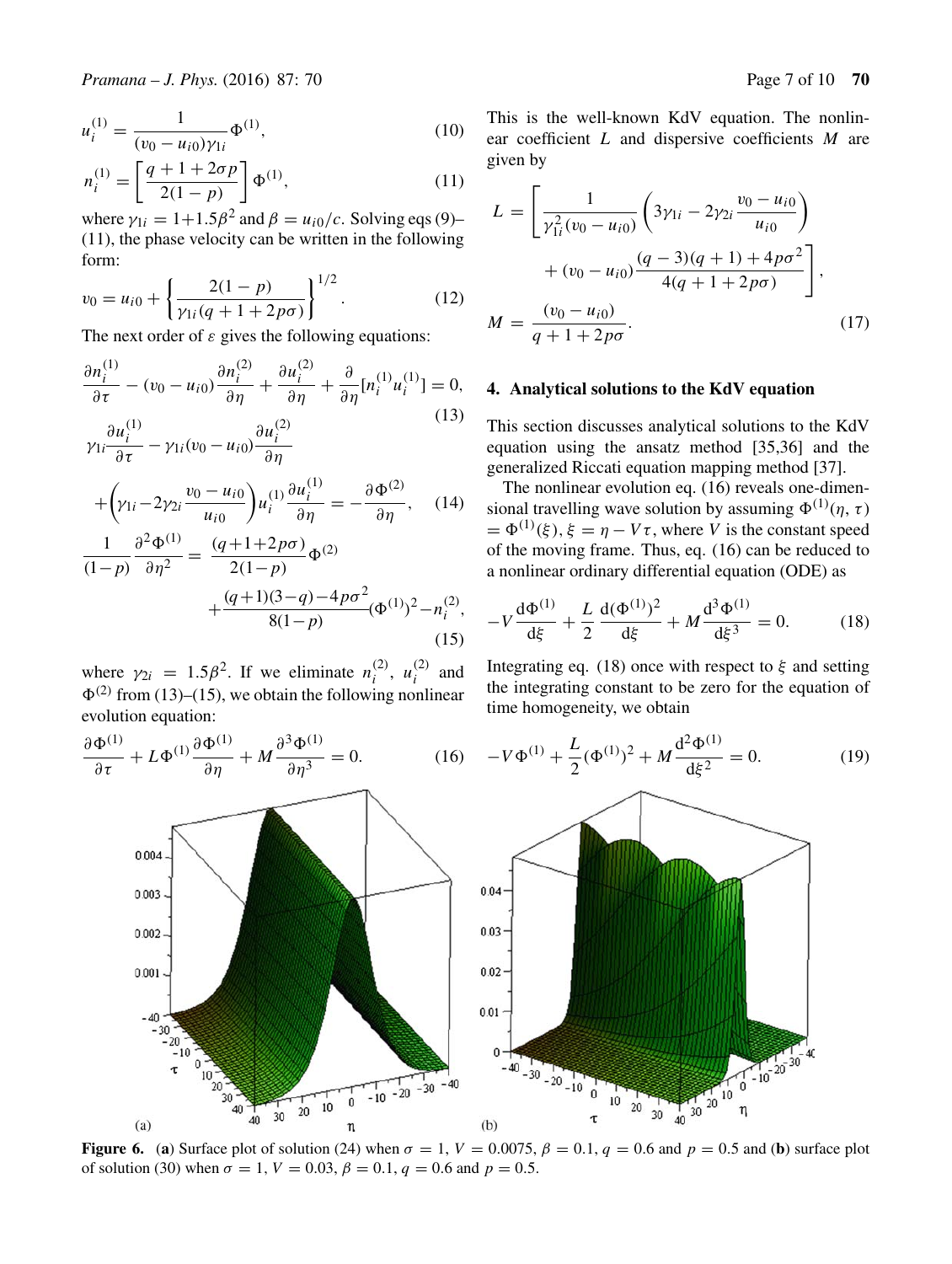$\sim$ 

To investigate the bright solitons, the solitary wave ansatz [35,36] is considered in the following form:

$$
\Phi^{(1)}(\xi) = A \cosh^q(B\xi),\tag{20}
$$

where  $A$  and  $B$  respectively denote the amplitude and inverse width of the soliton. The first and second derivatives of  $\Phi^{(1)}(\xi)$  with respect to  $\xi$  are given below:

$$
\frac{d\Phi^{(1)}(\xi)}{d\xi} = ABq \cosh^{q-1}(B\xi) \sinh(B\xi)
$$

$$
\frac{d^2\Phi^{(1)}(\xi)}{d\xi^2} = AB^2q(q-1)\cosh^q(B\xi)
$$

$$
-AB^2q(q-1)\cosh^{q-2}(B\xi)
$$

$$
+AB^2q\cosh^q(B\xi).
$$
(21)

Substituting the values of (21) along with (20) into eq. (19), we obtain

$$
- VA \cosh^{q}(B\xi) + \frac{L}{2} A^{2} \cosh^{2q}(B\xi)
$$
  
+ M[AB<sup>2</sup>q(q - 1) \cosh^{q}(B\xi) - AB<sup>2</sup>q(q - 1)  
× cosh<sup>q-2</sup>(B\xi) + AB<sup>2</sup>q cosh<sup>q</sup>(B\xi)] = 0. (22)

By balancing the exponents of each pair of cosh that appeared in eq. (22) we get  $q = -2$ . Then collecting the coefficients of equal powers in cosh from eq. (22) and setting them to zeros, we get a system of algebraic equations, which are omitted for convenience. Solving the obtained system of equation, we get the following values for  $A$  and  $B$ :

$$
B = \sqrt{\frac{V}{4M}}, \quad A = \frac{12B^2}{L}.
$$
 (23)

Therefore, the stationary solitary wave solution to eq. (16) according to the ansatz method can be written in the following form:

$$
\Phi_1^{(1)}(\eta, \tau) = \frac{3V}{L} \text{sech}^2 \left( \sqrt{\frac{V}{4M}} (\eta - V\tau) \right). \tag{24}
$$

Again, the travelling wave solutions of eq. (16) according to the generalized Riccati equation mapping method [37] can be written as

$$
\Phi^{(1)} = \sum_{i=0}^{2} A_i (\psi(\xi))^i, \quad A_2 \neq 0,
$$
 (25)

where  $\psi(\xi)$  satisfies the following nonlinear Riccati equation:

$$
\psi'(\xi) = \alpha + \beta \psi(\xi) + \gamma \psi^2(\xi),\tag{26}
$$

where  $\alpha$ ,  $\beta$  and  $\gamma$  are the real constants and prime denotes the differentiation with respect to  $\xi$ . It is noted that eq. (26) has provided 27 solutions [37]. By substituting eq.  $(25)$  into eq.  $(19)$  with the help of eq.  $(26)$ and setting the coefficients of  $(\psi(\xi))^{i}$ ,  $i = 0, 1, 2, 3, 4$ to zero, one can easily derive the nonlinear algebraic equations that are not mentioned here for convenience. Solving the resulting algebraic equations, we get the following solutions for V,  $A_0$ ,  $A_1$  and  $A_2$ :

$$
V = M(-4\gamma\alpha + \beta^{2}), \quad A_{0} = -\frac{12\alpha\beta M}{L},
$$

$$
A_{1} = -\frac{12M\beta\gamma}{L}, \quad A_{2} = -\frac{12M\gamma^{2}}{L}.
$$
 (27)

If we set  $\alpha = 0$  and  $\beta \gamma \neq 0$ , the KdV eq. (16) has the following soliton like new analytical solutions:

$$
\Phi_2^{(1)}(\eta, \tau) = \frac{12M\beta^2}{L} \left[ \frac{d}{d + \cosh(\beta \xi) - \sinh(\beta \xi)} \right]
$$

$$
- \frac{12M\beta^2}{L} \left[ \frac{d}{d + \cosh(\beta \xi) - \sinh(\beta \xi)} \right]^2, (28)
$$

$$
\Phi_3^{(1)}(\eta, \tau) = \frac{12M\beta^2}{L} \left[ \frac{\cosh(\beta\xi) + \sinh(\beta\xi)}{d + \cosh(\beta\xi) + \sinh(\beta\xi)} \right]
$$

$$
- \frac{12M\beta^2}{L} \left[ \frac{\cosh(\beta\xi) + \sinh(\beta\xi)}{d + \cosh(\beta\xi) + \sinh(\beta\xi)} \right]^2,
$$
(29)

where *d* is an arbitrary constant and  $\xi = \eta - M\beta^2 \tau$ . If we set  $d = 1$  and  $\beta = \sqrt{V/4M}$ , then we have

$$
\Phi_2^{(1)}(\eta,\tau) = \frac{3V}{L} \left\{ \frac{\cosh(\sqrt{V/4M}(\eta - (V/4)\tau)) - \sinh(\sqrt{V/4M}(\eta - (V/4)\tau))}{[1 + \cosh(\sqrt{V/4M}(\eta - (V/4)\tau)) - \sinh(\sqrt{V/4M}(\eta - (V/4)\tau))]^2} \right\}.
$$
\n(30)

The remaining solutions are ignored for simplicity. As  $V > 0$ , eqs (24) and (30) clearly indicate that the small but finite IASWs, that is, positive soliton exists if  $L > 0$ , negative soliton exists if  $L < 0$  and no soliton can exist around  $L = 0$ . One can easily verify the stability of the KdV equation by imposing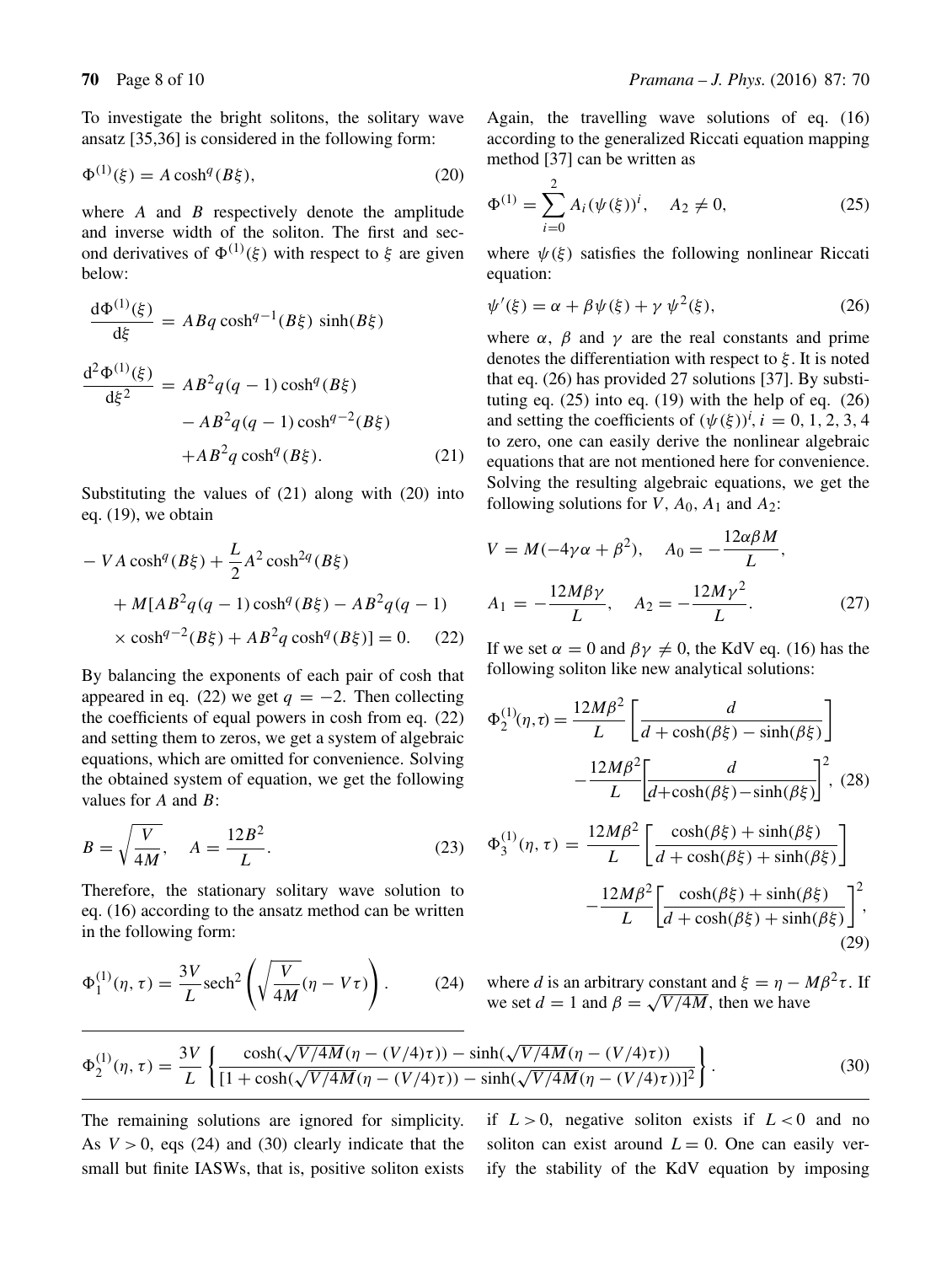appropriate boundary conditions for localized perturbations, namely

$$
\varphi^{(1)} \to 0, \quad \frac{\mathrm{d}\varphi^{(1)}}{\mathrm{d}\xi} \to 0, \quad \frac{\mathrm{d}^2\varphi^{(1)}}{\mathrm{d}\xi^2} \to 0
$$
  
at  $\xi \to \pm \infty$  (31)

to investigate the asymptotic behaviour and linearize it with regards to  $\varphi^{(1)}$ . As  $V > 0$ , it is mentioned that there will be a stable soliton if  $M > 0$ , else there will be an oscillatory soliton.

### **5. Numerical results and discussion**

The amplitude, width, phase velocity and electrostatic oscillations of the weakly relativistic IASWs will be discussed according to the solutions of eqs (24) and (30) presented in §3.

The variation of phase velocity  $(v_0 - u_{i0})$  with relativistic factor  $\beta$  at different values of p, q and  $\sigma$  are shown in figures 1a, 1b and 1c, respectively, when other physical parameters are fixed. Figure 2 displays the variation of amplitude and width of solitons with  $β$  at different values of p, q and  $σ$  for fixed values of the remaining parameters. Figure 3 exhibits the effect of weakly relativistic IASWs according to the solution of eq. (24) for different values of p, q and  $\beta$ respectively when the other parameters are fixed. It is observed from figure 3 that the electrostatic potential has a significant effect on the solitary waves and represents the bell-type solitary wave or bright soliton so that the width as well as the amplitude of the solitary wave decrease with the increase of  $p$  and  $q$  respectively, while the peak amplitude increases together with increasing streaming velocity  $u_{i0}$ , that is  $\beta$ . Figure 4 depicts the effects of weakly relativistic IASWs according to the solution of eq. (24) for different values of q with constant values of  $p = 0.5$ ,  $V = 0.0075$  and  $q = 0.4$ . Figure 4 shows that the peak amplitude as well as width of the soliton decrease with the increase of  $q$  and represents the topological bell-shaped solitary wave for the case of superthermality, whereas the peak amplitude of the soliton decrease with the increase of q and represent the narrow-shaped solitary wave for the case of subthermality. The effects of q, p and  $\sigma$  on weakly relativistic IASWs according to the solutions of eq. (30) with fixed values of the remaining parameters are displayed in figure 5. The results show that the amplitude and width of the IASWs are considerably influenced by q, p and  $\sigma$ . As q and  $\sigma$  increase, the amplitude of the soliton decreases but its width becomes slightly narrow while the amplitude decreases but width remains unchanged with the increase of fractional positrons to electron concentration. Furthermore, the cupson-shaped ion-acoustic solitons with existence of the relative number of relativistic ions may arise in the plasmas. This effect may be attributed to the accumulation of electrons, significantly more than the ions, as well as to the depletion of positrons in the epi plasmas. Finally, figure 6 shows the difference between the solutions of eqs (24) and (30) and represents the belland cupson-shaped solitary waves, respectively.

# **6. Concluding remarks**

This work has proposed an unmagnetized threecomponent plasma model consisting of relativistic ions, non-extensive electrons and Boltzmann positrons. Using the reductive perturbation approach, the basic set of equations is reduced to the KdV equation for the lowest-order perturbation. The integration of this equation is carried out using the ansatz method and the generalized Riccati equation mapping method. The generalized Riccati equation mapping method provides new solutions of the nonlinear evolution equation. It is found that the electrostatic potential distribution of the solitary waves becomes bell and cupson types. The results also reveal that the superthermal electrons are responsible for positive as well negative bright solitons, while subthermal electrons are responsible for only positive bright solitons. The present work would be useful to study the non-extensive effects in interstellar and space plasmas. Furthermore, laboratory experiment can be carried out to explore special new features of weakly relativistic IASWs propagating in epi plasmas with relativistic ions, non-extensive electrons and Boltzmann positrons.

#### **References**

- [1] K A Holcomb and T Tajima, *Phys. Re*v*. D* **40**, 3809 (1989)
- [2] H R Miller and P J Witta, *Acti*v*e galactic nuclei* (Springer-Verlag, Berlin, 1987)
- [3] M L Burns, A K Harding and R Ramaty, *Positron–electron pairs in astrophysics* (American Institute of Physics, New York, 1983)
- [4] F C Michel, *Re*v*. Mod. Phys.* **54**, 1 (1982)
- [5] F C Michel, *Theory of neutron star magnetosphere* (Chicago University Press, Chicago, 1991)
- [6] P K Shukla, A A Mamun and L Stenflo, *Phys. Scr.* **68**, 295 (2003)
- [7] P K Shukla, J T Mendonca and R Bingham, *Phys. Scr. T* **113**, 133 (2004)
- [8] S I Popel, S V Vladimirov and P K Shukla, *Phys. Scr.* **2**, 716 (1995)